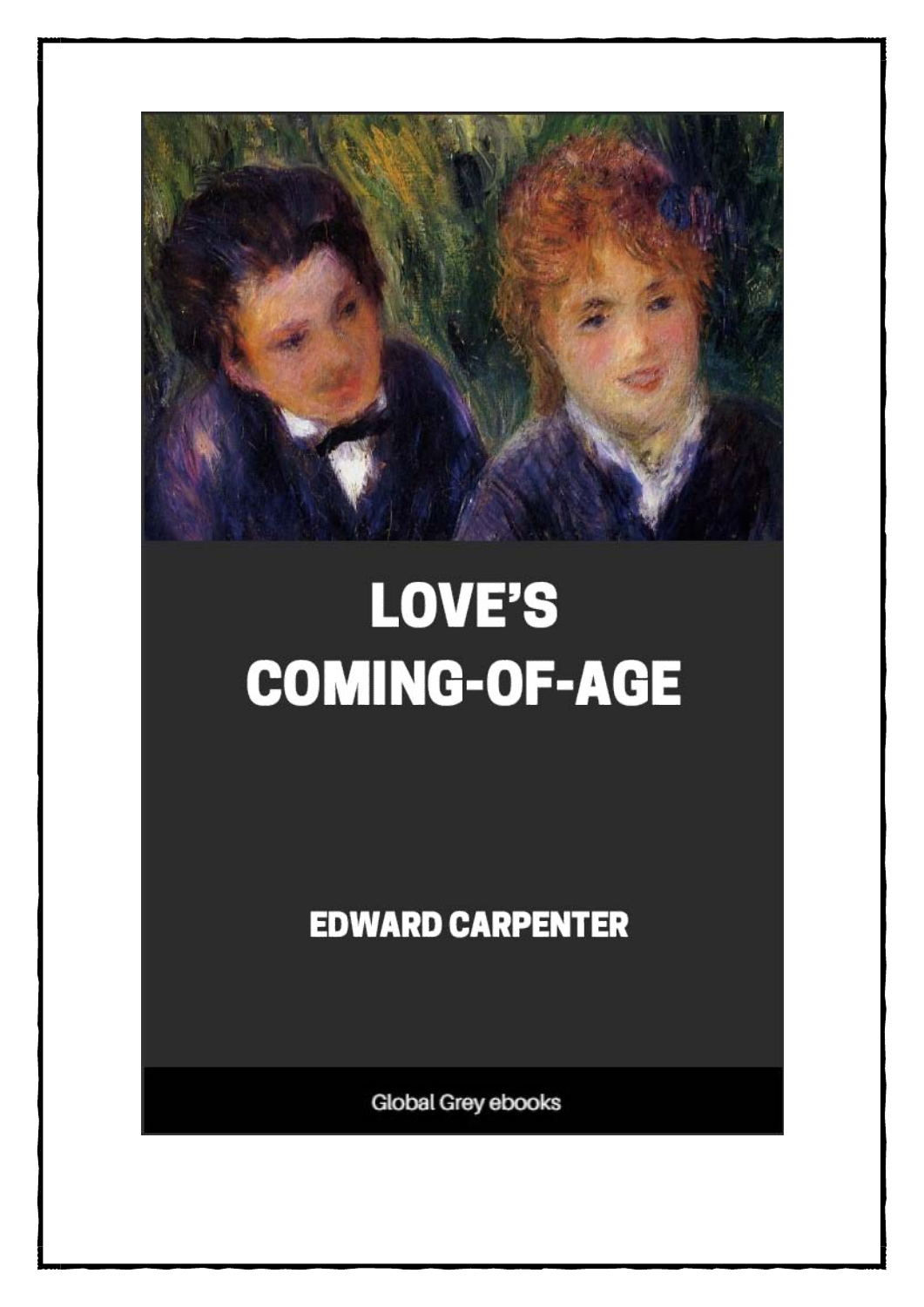## **LOVE'S COMING-OF-AGE**

**A SERIES OF PAPERS**

**ON**

**THE RELATIONS OF THE SEXES**

## **BY EDWARD CARPENTER**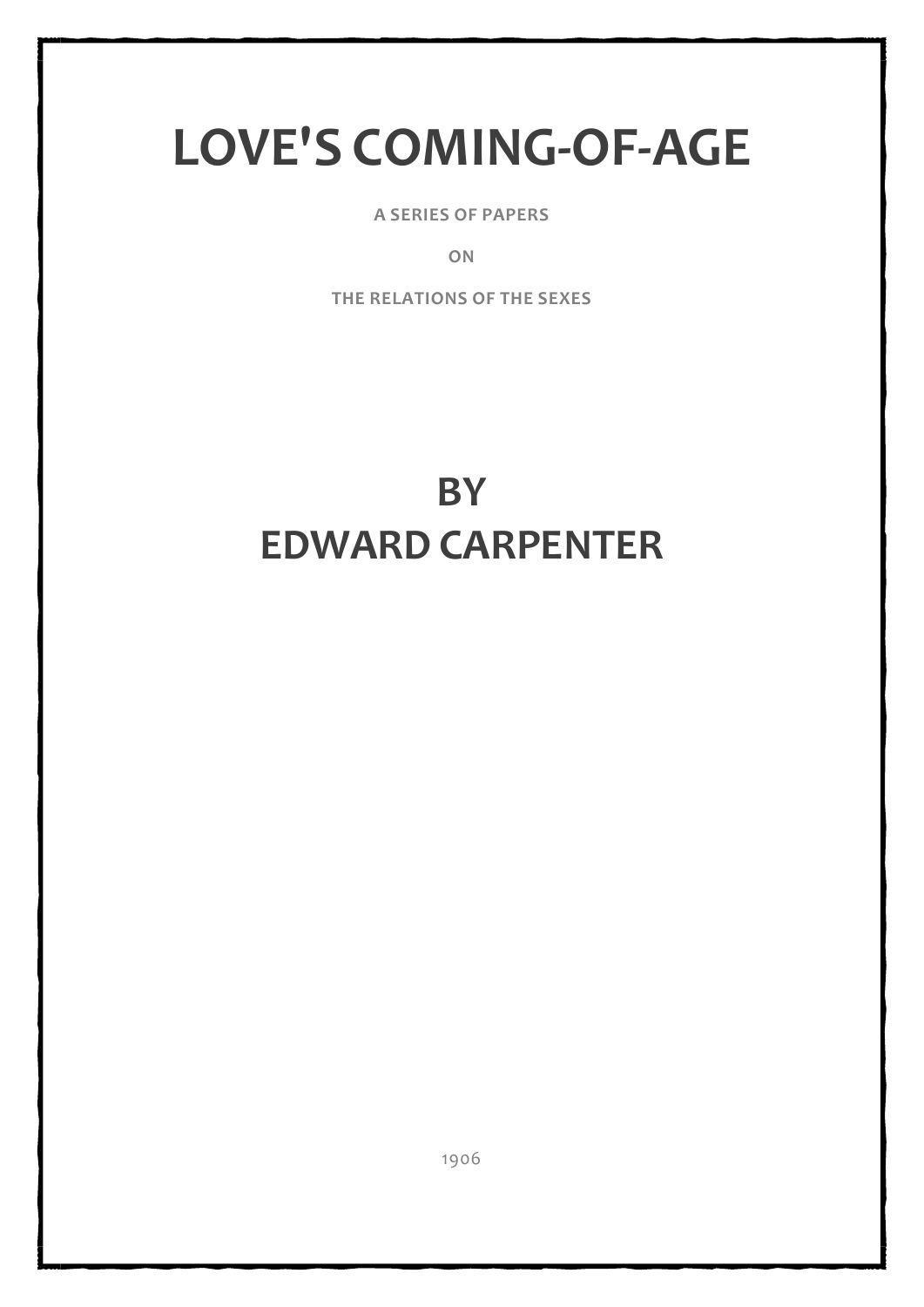Love's Coming-Of-Age By Edward Carpenter.

This edition was created and published by Global Grey

©GlobalGrey 2019



**[globalgreyebooks.com](https://www.globalgreyebooks.com/index.html)**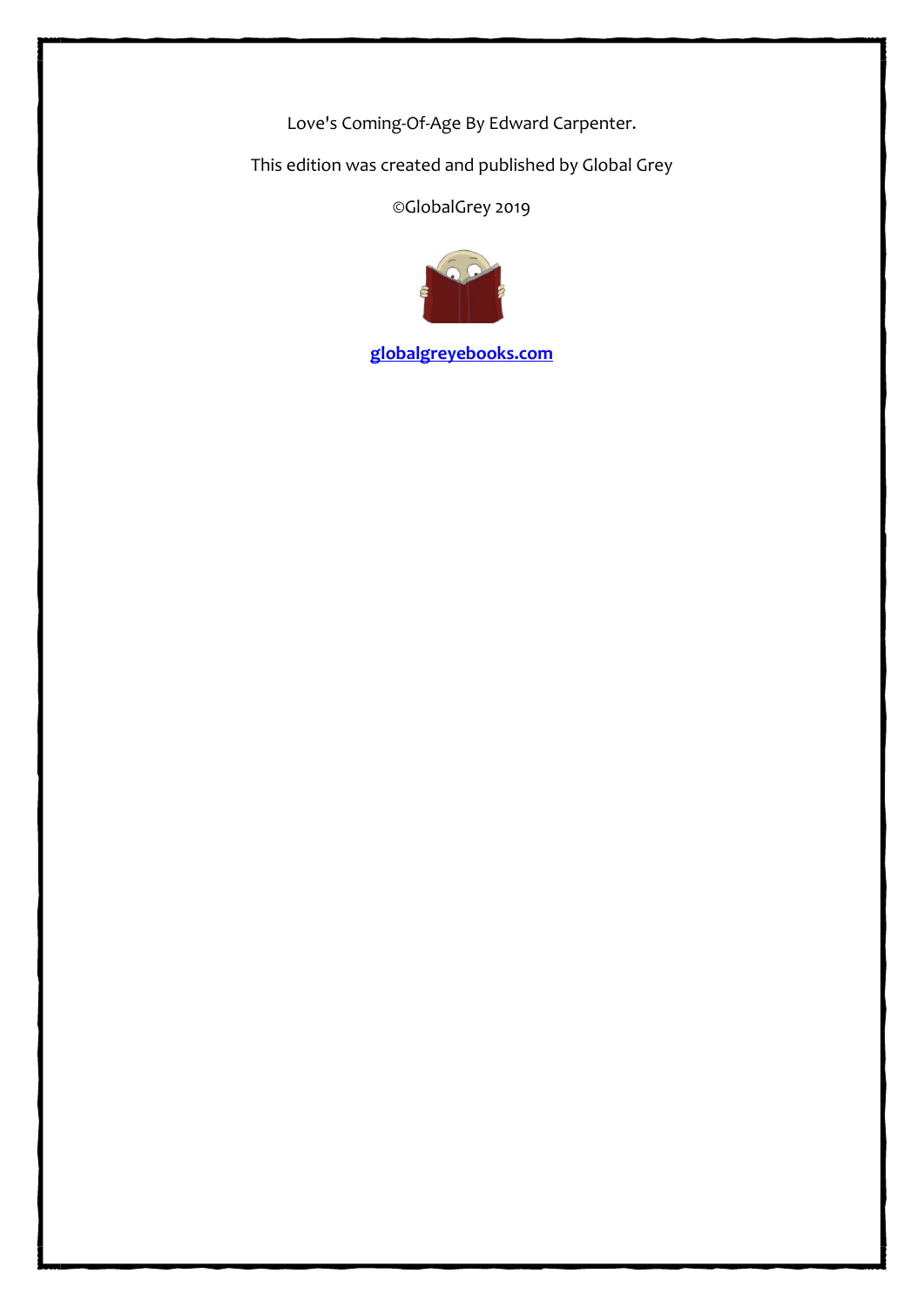**CONTENTS**

[Dedication](#page-4-0)

[The Sex-Passion](#page-5-0)

[Man, The Ungrown](#page-19-0)

[Woman, The Serf](#page-25-0)

[Woman In Freedom](#page-36-0)

[Marriage, A Retrospect](#page-47-0)

[Marriage, A Forecast](#page-58-0)

[The Intermediate Sex](#page-72-0)

[The Free Society](#page-84-0)

[REMARKS AND NOTES](#page-93-0)

[Some Remarks On The Early Star And Sex Worships](#page-94-0)

[Note On The Primitive Group-Marriage](#page-99-0)

[On Jealousy](#page-102-0)

[On The Family](#page-104-0)

[On Preventive Checks To Population](#page-106-0)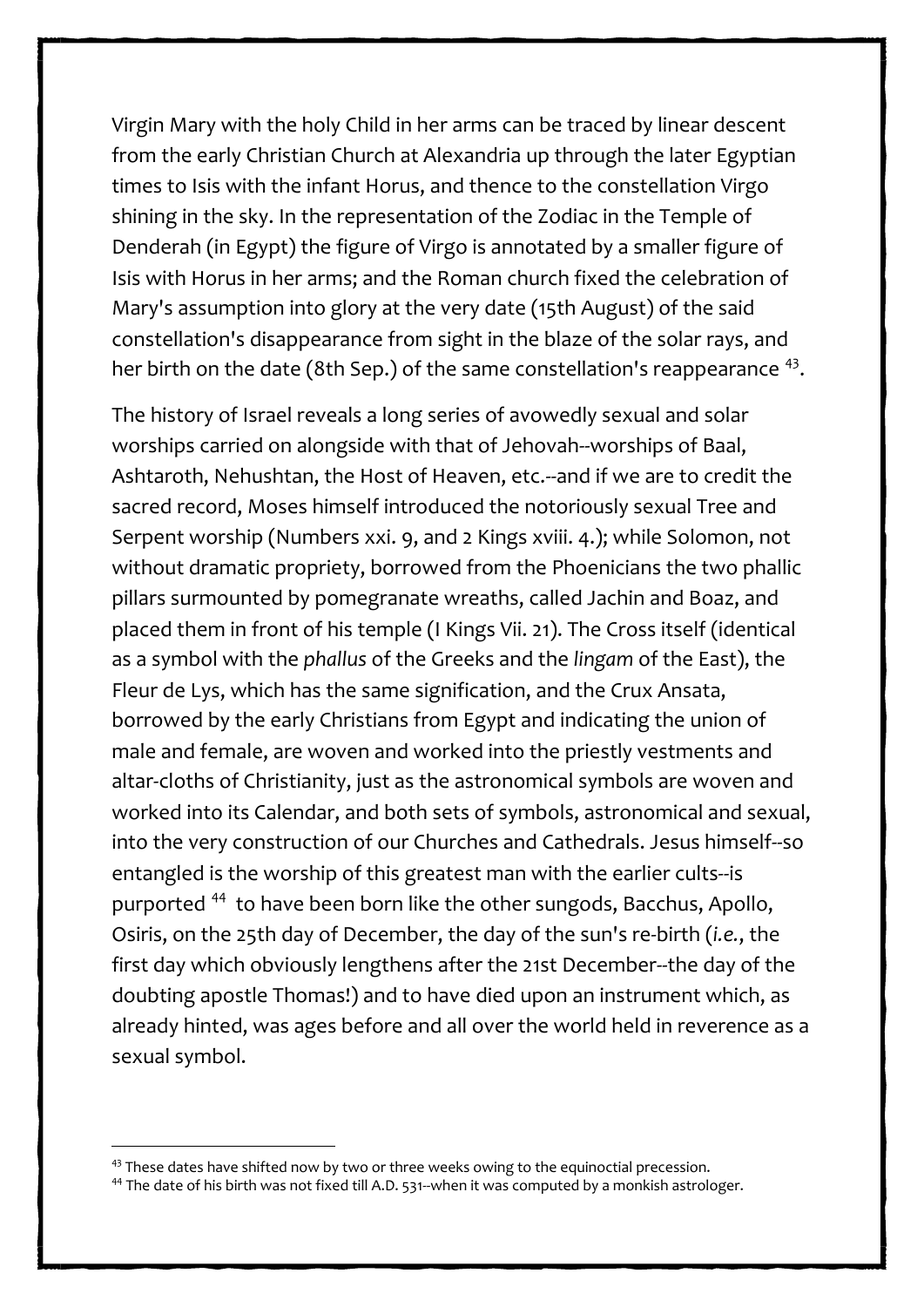I have only touched the fringe of this great subject. The more it is examined into the more remarkable is the mass of corroborative matter belonging to it. The conclusion towards which one seems to be impelled is that these two great primitive ideas,, sexual and astronomical, are likely to remain the poles of human emotion in the future, even as they have been in the past.

Some cynic has said that the two great ruling forces of mankind are Obscenity and Superstition. Put in a less paradoxical form, as that the two ruling forces are Sex and the belief in the Unseen, the saying may perhaps be accepted. To call the two Love and Faith (as Dr. Bucke does in his excellent book on *Man's Moral Nature*) is perhaps to run the risk of becoming *too* abstract and spiritual.

Roughly speaking we may say that the worship of Sex and Life characterised the Pagan races of Europe and Asia Minor anterior to Christianity, while the worship of Death and the Unseen has characterised Christianity. It remains for the modern nations to accept both Life and Death, both the Greek and the Hebrew elements, and all that these general terms denote, in a spirit of the fullest friendliness and sanity and fearlessness.

A curious part of all the old religions, Pagan or Christian--and this connects itself with the above--is Asceticism: that occasional instinct of voluntary and determined despite to the body and its senses. Even in the wildest races, rejoicing before all things in the consciousness of Life, we find festivals of fierce endurance and torments willingly undergone with a kind of savage glee; <sup>[45](#page-96-0)</sup> and during the Christian centuries--monks, mystics, and worldspiting puritans--this instinct was sometimes exalted into the very first place of honor. I suppose it will have to be recognised--whatever absurd aberrations the tendency may have been liable to--that it is a basic thing in human nature, and as ineradicable in its way as the other equally necessary instinct towards Pleasure. To put it in another way, perhaps the ordinary Hedonism makes a mistake in failing to recognise the joy of Ascendancy, and (if it is not a 'bull' to say so) the pleasure which lies in the denial of pleasure. In order to enjoy life one must be a master of life--for to be a slave to its inconsistencies can only mean torment; and in order to enjoy the senses one

<span id="page-96-0"></span><sup>45</sup> Note especially the ordeals through which the youth of so many savage races have had to pass before being admitted to manhood.

93